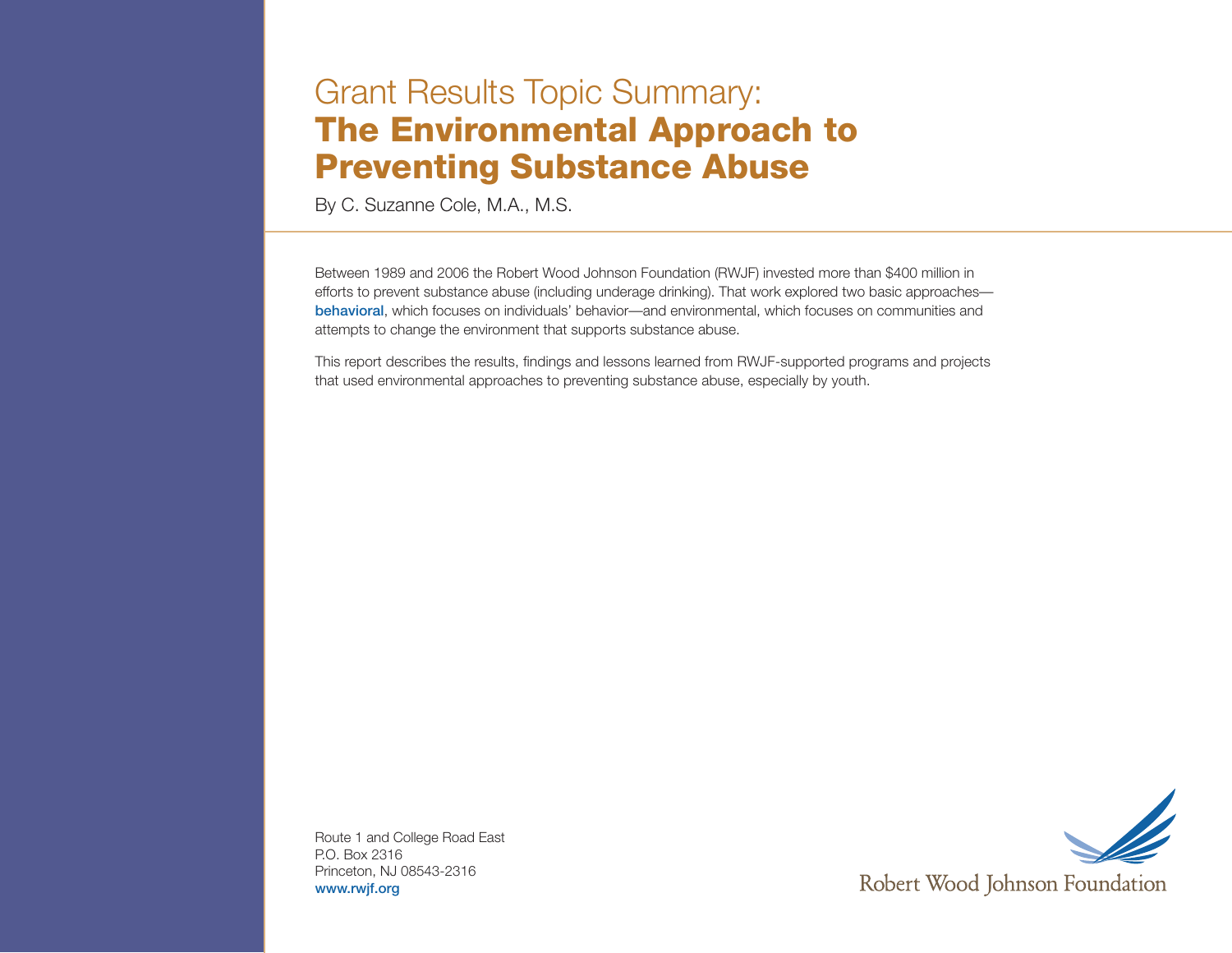## Table of Contents

- [Introduction](#page-2-0)
- [Public Policies to Prevent Substance Abuse](#page-3-0)
- [Highlights](#page-3-0)
- [Lessons Learned](#page-3-0)
- [Building Coalitions to Prevent Substance Abuse](#page-4-0)
- [Highlights](#page-4-0)
- [Lessons Learned](#page-6-0)
- [Media Advocacy and Public Education to Prevent Substance Abuse](#page-8-0)
- [Highlights](#page-8-0)
- [Lessons Learned](#page-8-0)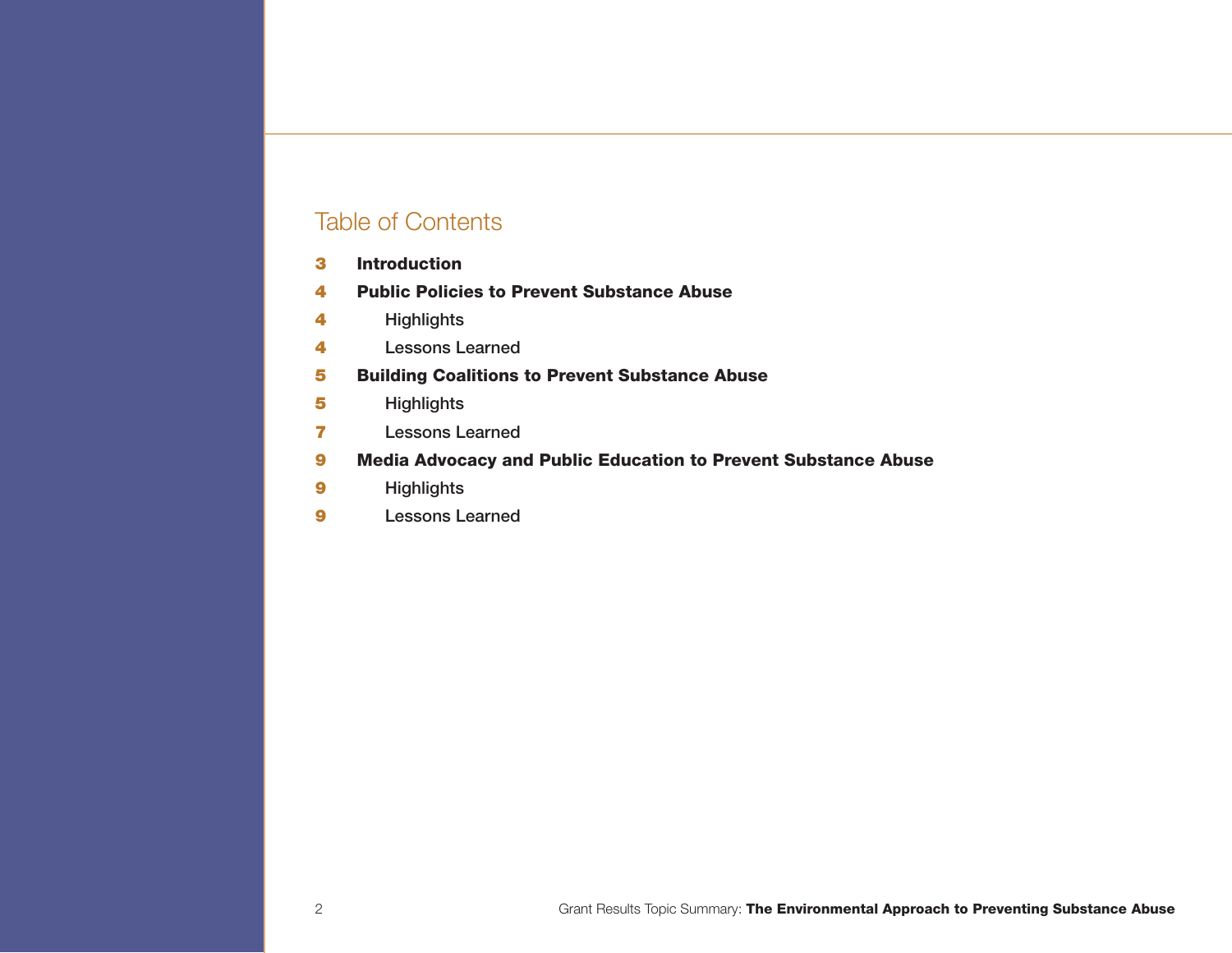### **Introduction**

<span id="page-2-0"></span>See also the [Grant Results](http://www.rwjf.org/programareas/resources/product.jsp?id=22336)  [Topic Summary: The](http://www.rwjf.org/programareas/resources/product.jsp?id=22336)  [Behavioral Approach to](http://www.rwjf.org/programareas/resources/product.jsp?id=22336)  [Preventing Substance](http://www.rwjf.org/programareas/resources/product.jsp?id=22336)  [Abuse](http://www.rwjf.org/programareas/resources/product.jsp?id=22336).

Nearly half of American high school students have tried an illicit drug by the time they graduate.<sup>1</sup> Drug and alcohol abuse costs the United States an estimated \$346 billion each year.<sup>2</sup>

Given recent scientific knowledge about the biological and neurological causes of addiction, the Robert Wood Johnson Foundation (RWJF) considers addiction to be a chronic health condition. As such, it should be treated like other chronic conditions with proven and accessible prevention and treatment methods.

Since 2001 RWJF's work related to substance abuse has focused on improving substance abuse treatment and expanding access to treatment*.*

Although in 2007 RWJF supports a number of programs to improve the quality of addiction treatment, Foundation program staff does not envision making new investments in the specific area of quality of addiction treatment once these programs are completed.

Substance abuse prevention usually follows one of two basic approaches—*[behavioral](http://www.rwjf.org/programareas/resources/product.jsp?id=22336)*, which focuses on individuals' behavior, or *environmental*, which focuses on communities and attempts to change the environment that supports substance abuse.

This report describes the results, findings and lessons learned from RWJF-supported efforts that used environmental approaches to preventing substance abuse, especially by youth.

Behavioral prevention efforts focus on educating individuals. The theory has been that if people have the facts about the potential

harm of alcohol and drugs to themselves and others, they may decide not to drink or use drugs.

But research has shown that education alone is often ineffective. Programs that try to persuade students not to use alcohol by arousing fear do not work, according to the National Institute on Alcohol Abuse and Alcoholism. Instead, emphasizing the dangers of alcohol may attract adolescents who are risk-takers.

Another approach to preventing underage drinking and drug use at any age seeks to change the environment that supports substance abuse. While education is included, these programs primarily look to change the factors that influence people to abuse mind-altering substances, such as easy access to alcohol and the failure to penalize illegal drug use.

Environmental interventions include:

- Building support for **public policies** that reduce access to alcohol, illegal drugs and other mind-altering substances.
- Creating **community coalitions** to develop local solutions to reducing access.
- Using the media to highlight the problem of substance abuse and build support for community-based solutions.

<sup>1</sup> National Institute on Drug Abuse, U.S. Department of Health and Human Services. *Monitoring the Future Survey, Overview of Key Findings: 2006*. Available at [www.monitoringthefuture.org/pubs/monographs/overview2006.pdf](http://www.monitoringthefuture.org/pubs/monographs/overview2006.pdf).

<sup>2</sup> National Institute on Drug Abuse, U.S. Department of Health and Human Services. *Drug Abuse and Addiction: One of America's Most Challenging Public Health Problems.* Available at [www.nida.nih.gov/about/welcome/](http://www.nida.nih.gov/about/welcome/aboutdrugabuse/index.html) [aboutdrugabuse/index.html](http://www.nida.nih.gov/about/welcome/aboutdrugabuse/index.html).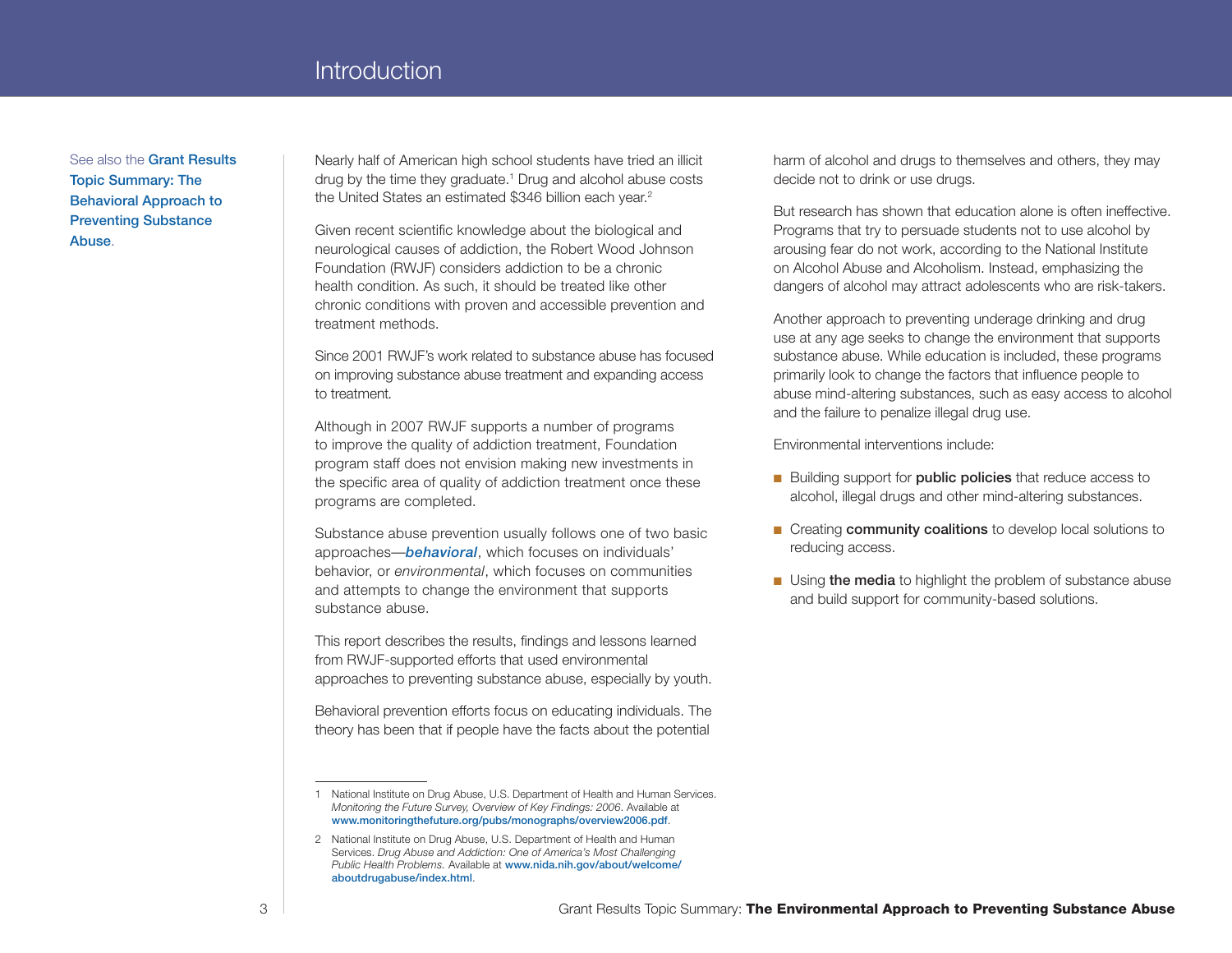#### <span id="page-3-0"></span>Other substance abuse public policy prevention projects

- > A policy demonstration project in Oregon. (See Grant Results on [ID# 044660](http://www.rwjf.org/reports/grr/044660.htm).)
- > Prevention policy research. (See Grant Results on [ID# 045762](http://www.rwjf.org/reports/grr/045762.htm) and the ImpactTeen [Web site](http://www.impacteen.org).)
- > A national organization connecting local providers with national developments. (See SAAS's [Web site](http://www.saasnet.org/).)

RWJF has supported projects that built support for prevention policies and helped government regulators enforce existing laws.

#### **HIGHLIGHTS**

State Prevention Policy. Most state-level drug and alcohol policy focus on crime and the apprehension of criminals. The Embedding Prevention in State Policy and Practice Initiative assisted six states in reorienting their policy framework away from criminal justice toward prevention. (See Grant Results on [ID# 043858](http://www.rwjf.org/reports/grr/043858.htm).)

Accomplishments in the six states included:

- The Arizona Prevention Resource Center developed resources for community-based prevention providers, including a [Web site](http://www.azprevention.org).
- The State of Connecticut created a prevention council.
- The Oregon state legislature passed legislation calling for state agencies and local communities to work together to provide comprehensive, coordinated services to children and families.

Support for Local Advocacy. From 1991 to 2000, Join [Together](http://www.jointogether.org/), a project of the Boston University School of Public Health, assisted community-based groups in their efforts to reduce, prevent and improve treatment of substance abuse. Join Together provided technical assistance, convened conferences, conducted survey research and provided advocacy leadership training. Since 2000, Join Together's focus has shifted from prevention to treatment. (See Grant Results on [ID# 027954](http://www.rwjf.org/reports/grr/027954.htm). See also Grant Results on **[ID# 040938](http://www.rwjf.org/reports/grr/040938.htm)** for a similar technical assistance effort that supported local advocacy groups working to prevent underage drinking.)

#### Lessons Learned

- Public policies help reduce substance abuse. Effective policies include reducing alcohol billboards and other advertisements, requiring beer kegs to be registered, and making changes to zoning laws to reduce the concentration of bars and restaurants in certain neighborhoods. (See Grant Results on [ID# 032190](http://www.rwjf.org/reports/grr/032190s.htm) and [ID# 031603](http://www.rwjf.org/reports/grr/031603.htm).)
- Get buy-in from local law enforcement. Law enforcement buy-in is crucial to overall credibility with the public. If police are not seen enforcing drug and alcohol laws, then the law is not taken seriously. (See Grant Results on [ID# 032694](http://www.rwjf.org/reports/grr/032694s.htm).)
- Coordinate policy and media advocacy. A consistent media and awareness campaign is essential to reinforce policies. (See Grant Results on [ID# 032694](http://www.rwjf.org/reports/grr/032694s.htm).)
- Grassroots advocacy groups need help. Provide grassroots groups with a broad range of assistance and support to help them be successful educators on the local level. Groups need advocacy tools including, but not limited to polling, economic analysis, statistics and legal support. (See Grant Results on [ID# 040938](http://www.rwjf.org/reports/grr/040938.htm).)
- Tailor advocacy assistance to local needs. When providing assistance to local organizations, be flexible with your programming to accommodate community needs and logistical capabilities. One national technical assistance provider found that its formal training sessions were too rigid for some grassroots community organizations. (See Grant Results on [ID# 040938](http://www.rwjf.org/reports/grr/040938.htm).)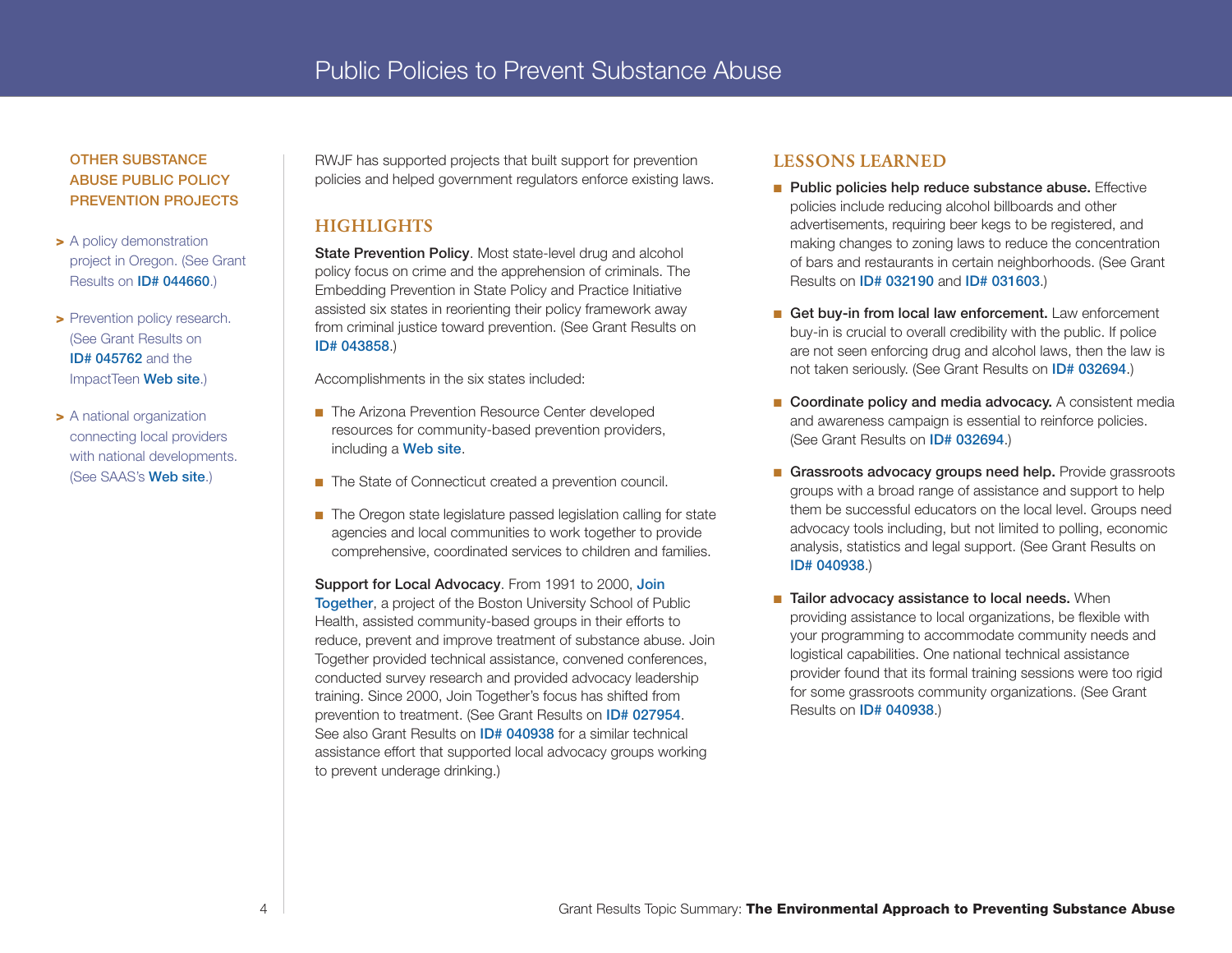#### <span id="page-4-0"></span>OTHER COALITIONbuilding prevention **PROJECTS**

- > *The Urban Health Initiative*, which is helping five cities implement systemic changes to improve the lives of children. (See the *Urban Health Initiative* [Web site](http://www.urbanhealth.org/).)
- > Three projects that provided technical assistance to community coalitions. (See Grant Results on [ID# 020021](http://www.rwjf.org/reports/grr/020021s.htm), [ID# 023195](http://www.rwjf.org/reports/grr/023195s.htm) and [ID# 040938](http://www.rwjf.org/reports/grr/040938.htm).)
- > Two community coalitions, in Pennsylvania and Arizona. (See Grant Results on [ID# 029558](http://www.rwjf.org/reports/grr/029558s.htm?gsa=1) and [ID# 040553](http://www.rwjf.org/reports/grr/040553.htm).)
- > A national effort to build a parent drug prevention coalition. (See Grant Results on [ID# 028819](http://www.rwjf.org/reports/grr/028819s.htm).)
- > A national center offering assistance to colleges and communities fighting substance abuse on campus. (See the center's **[Web site](http://www.higheredcenter.org).)**

Another way to reduce access to alcohol and drugs is to build coalitions of community organizations to develop local solutions.

RWJF supported four national programs—*Fighting Back®*, *Free to Grow, A Matter of Degree* and *Reducing Underage Drinking through Coalitions*—that helped communities build local coalitions of government, health care providers, schools, businesses and community groups to address the problem of substance abuse.

Coalitions worked together to reduce access in their communities to alcohol, illegal drugs and other mind-altering substances.

(For more information on how RWJF has used coalitions to bring about social change, see "Engaging Coalitions to [Improve Health and Health Care](http://www.rwjf.org/files/publications/books/2007/AnthologyX_CH10.pdf)," by Laura C. Leviton and Elaine F. Cassidy.)

#### **HIGHLIGHTS**

*Fighting Back*. A \$72.6-million program that ran from 1989 to 2002, *Fighting Back* helped mid-sized cities address drug problems through a community-wide approach. Coalitions of businesses, health care organizations, public schools, government agencies, police, community groups, local media and clergy worked together to develop local solutions to substance abuse.

Programming in the 14 funded communities varied, but included elements such as:

- Community policing
- Workplace programs
- Public awareness campaigns
- Youth alternative recreation
- Neighborhood graffiti clean-up
- Code enforcement

An evaluation of the program after 10 years found that it supported pre-selected community coalitions with ample technical assistance and direction from top-notch people. Still, the evaluation found that the program did not produce robust results in terms of decreasing substance abuse. One conclusion is that community coalitions *alone* are not a sufficient solution to the substance abuse problem.

At the same time, *Fighting Back* did demonstrate some positive results: The program effectively built coalitions. And residents of *Fighting Back* communities displayed greater awareness of substance abuse treatment options.

The *Fighting Back* evaluation also found that substance abuse problems in the inner-city sites were not dramatically worse than in the suburbs. Illegal drug supply is high in urban neighborhoods, but much of the demand comes from outside. (See Grant Results on *[Fighting Back](http://www.rwjf.org/reports/npreports/fightingback.htm)*.)

Free to Grow: Head Start Partnerships for Substance-Free Communities. RWJF's *[Free to Grow](http://www.freetogrow.org/)* program leveraged the infrastructure of federal Head Start preschool programs to develop community-based substance abuse and child abuse prevention programs in low-income communities. The program began in 1994 and ended in 2006.

Though coordinated through Head Start sites, *Free to Grow* was not a curricular intervention. It built community partnerships between Head Start and school districts, police departments, municipalities and other community organizations to develop targeted solutions for communities. Program strategies targeted the young child's overall environment, not the child.

With technical assistance and guidance from the national program office, individual *Free to Grow* communities developed and implemented their own projects. For example:

■ **Barre, Vt.** Free to Grow provided services to families in the low-income Highgate housing complex. Barre has high rates of alcohol and drug abuse, in part due to the isolation of the community and long winter months. *Free to Grow* emphasized the development of social networks. Bringing parents together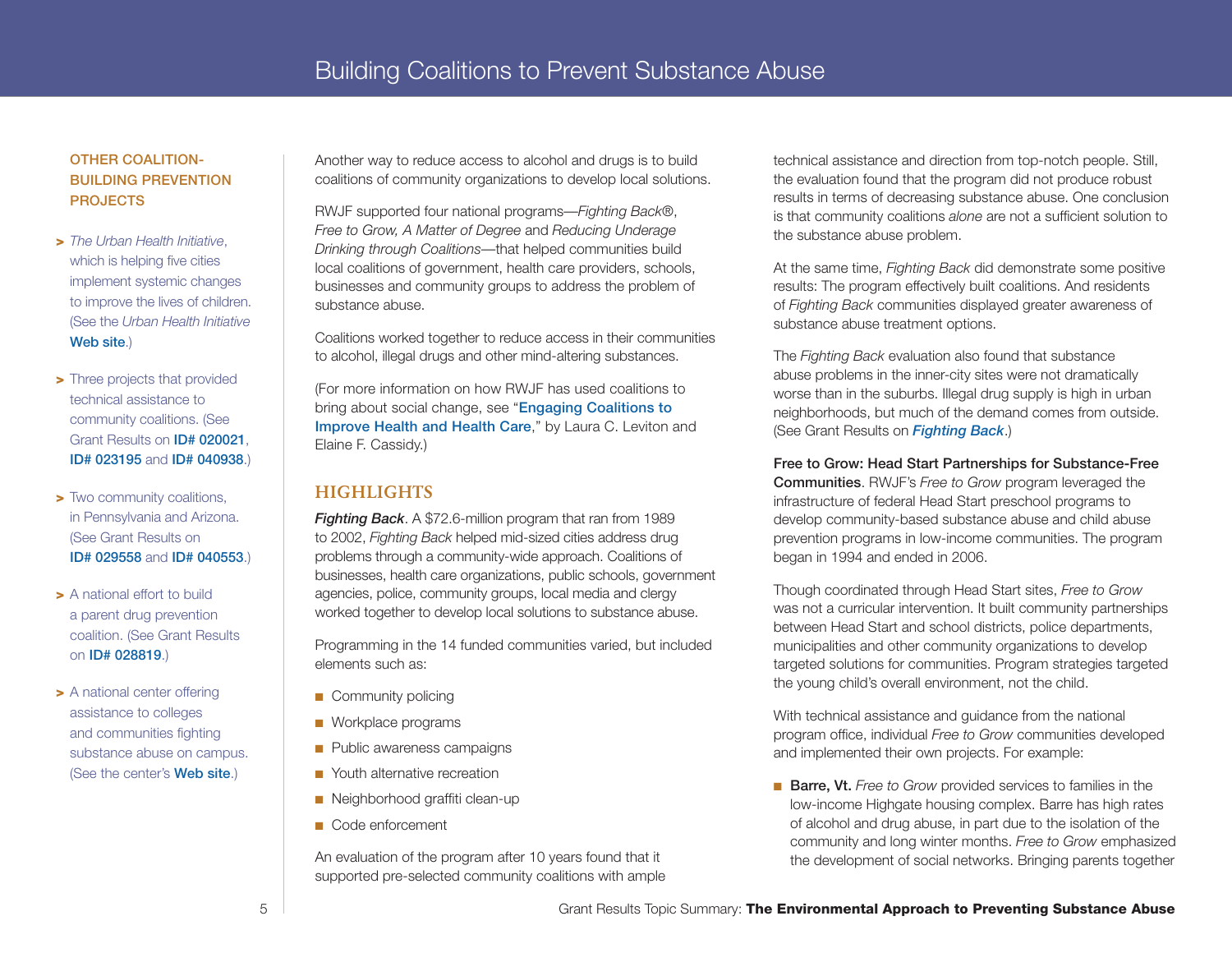on *Free to Grow* committees and in special training sessions and support groups increased their sense of community engagement. *Free to Grow's* Family Service Center within the Highgate community worked with families on issues such as economic self-sufficiency, literacy and substance abuse. (See a profile of [Barre Free to Grow](http://www.rwjf.org/reports/npreports/vermont.pdf).)

■ New Britain, Conn. This *Free to Grow* coalition implemented a three-tiered system to identify families with risk of substance abuse, domestic violence or mental health problems. Families in the highest-risk group were referred to a case management team that followed up with the families regularly. (See a profile of New Britain *[Free to Grow](http://www.rwjf.org/reports/npreports/connecticut.pdf)*.)

An evaluation of the first phase of *Free to Grow* found that participants showed improved parenting skills and bonding between children and their parents. There were small changes observed in reducing domestic violence and the use of drugs and alcohol; the time period was too short to determine longterm outcomes. An evaluation of the second phase will be completed in December 2007. (See Grant Results on *[Free to](http://www.rwjf.org/reports/npreports/freetogrow.htm)  [Grow](http://www.rwjf.org/reports/npreports/freetogrow.htm)* and additional profiles of *[Free to Grow](http://www.rwjf.org/reports/npreports/wausau.pdf)* in [Wausau, Wis.](http://www.rwjf.org/reports/npreports/wausau.pdf) and [St. Mary's Parish, La](http://www.rwjf.org/reports/npreports/stmary.pdf).)

*A Matter of Degree*. Ten universities are developing coalitions with their communities to reduce alcohol abuse among college campuses with assistance from *A Matter of Degree*, an \$8.6-million, seven-year program supported by RWJF. These university-community coalitions are identifying and addressing the environmental factors that converge to encourage alcohol abuse, such as alcohol advertising and marketing, institutional policies and practices, local ordinances, and social and cultural beliefs and behaviors. Preliminary evaluation results suggest that the more environmental interventions are used at participating universities, the more likely they are to see reductions in alcohol consumption and its related harms. (See the [Anthology chapter](http://www.rwjf.org/pr/product.jsp?id=14964&topicid=1369&gsa=8) and the [evaluation report](http://www.rwjf.org/pr/product.jsp?ia=131&id=14848&gsa=1).)

*Reducing Underage Drinking Through Coalitions* (RUDC). addressed the problem of underage drinking by developing statewide coalitions that advocated for a variety of policies and activities to reduce youth access to alcohol. The program funded projects in 10 states, plus Puerto Rico and Washington, D.C. (See Grant Results on [RUDC](http://www.rwjf.org/reports/npreports/rudc.htm).)

The coalitions sought to:

- Improve enforcement of laws prohibiting alcohol sales to minors.
- Reduce the availability of alcohol at sporting and community events.
- Build support for statewide keg registration laws that hold keg purchasers responsible if minors are served.
- Tighten ID checks, train alcohol beverage servers, and reduce the use of special pricing that encourages over-consumption.
- Train youth leaders, who served as media spokespersons and testified before state legislatures about the harm of underage drinking.
- Build support for ordinances to increase the distance of billboards advertising alcohol from schools, churches and rehabilitation centers.

An evaluation of the program found that the coalitions made an impact on underage drinking in their communities. Successes included:

- Media coverage. Coalition states showed significant increases in media coverage of underage drinking.
- Social access policies. Coalitions effectively fought for social access policies, which reduce access to alcohol in social situations. Examples of social access policies are beer keg registration, alcohol use restrictions on public property, alcohol restrictions at community events and holding adults liable for serving minors alcohol.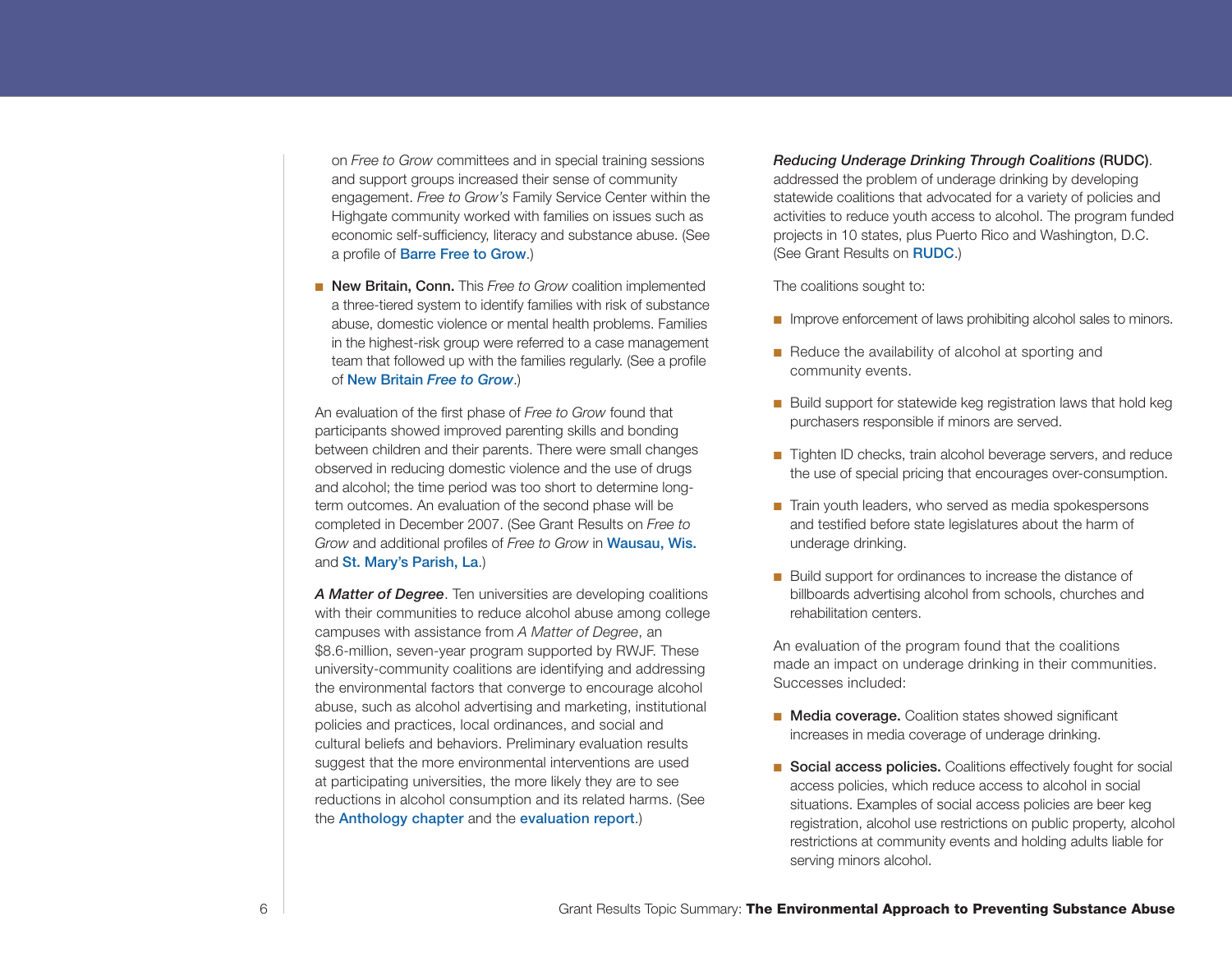- <span id="page-6-0"></span>■ Alcohol policy measures. The coalitions had no significant effect upon alcohol policy measures in other areas: commercial access, alcohol marketing, policies addressing youth alcohol consumption, alcohol pricing/taxes and other alcohol issues.
- Youth drinking. Some youth drinking measures showed statistically significant greater declines in coalition states than in non-coalition states. Coalition and non-coalition states began at almost the same levels of youth drinking and the frequency of youth drinking decreased at a faster rate among coalition states than non-coalition states.
- Drinking and driving. The decline in the number of times that a youth drove a car after drinking in the past two weeks was significantly larger in coalition states than non-coalition states. Other measures of alcohol-related driving and car crashes showed similar declines in the coalition and noncoalition states.

#### Lessons Learned

- Community coalitions can effectively unite to conduct substance abuse-prevention programs and influence prevention policy. Successful coalitions included Latino community organizations in San Jose, Calif., and a coalition in Baltimore that advocated for and won city ordinances banning alcohol and tobacco billboards. (See Grant Results on [ID# 020021](http://www.rwjf.org/reports/grr/020021s.htm) and [ID# 032190](http://www.rwjf.org/reports/grr/032190s.htm).)
- Communities were much more likely to rally for issues surrounding quality of life and economic development than alcohol and drug use. The most successful coalitions demonstrated clear links between the problems surrounding alcohol and tobacco, and the community's quality of life and opportunities for economic development. (See Grant Results on [ID# 020021](http://www.rwjf.org/reports/grr/020021s.htm).)
- Community coalitions need to measure their results in reducing drug use. Some community collations have tracked and documented local results, including reductions in underage drinking and illegal drug use. Other coalitions, however, need training and technical assistance in strengthening their outcome and measurement systems. (See Grant Results on [ID# 036494](http://www.rwjf.org/reports/grr/036494.htm).)
- Collaborations between advocacy groups and government agencies pose special challenges. An advocacy group is often able to work quickly and flexibly to meet changing needs while government agencies are typically much more bureaucratic and slower to move forward. (See Grant Results on [ID# 034123](http://www.rwjf.org/reports/grr/034123.htm).)
- Community coalitions alone are not a sufficient solution to the substance abuse problem. Evaluators of *Fighting Back* found evidence that attention to community coalition formation actually *inhibited* actions in pursuit of the main goal of the program—reducing substance abuse. (See Grant Results on *[Fighting Back](http://www.rwjf.org/reports/npreports/fightingback.htm#LESSONSLEARNED)*.)
- A specific set of partners is necessary for sites to implement a community-wide program and analyze its effects. Specific public and private agencies—such as local government, schools and hospitals—must collaborate to implement anti-drug programs and measure their effects. It is important, however, not to have too many people at the table. (See Grant Results on *[Fighting Back](http://www.rwjf.org/reports/npreports/fightingback.htm#LESSONSLEARNED)*.)
- Coalitions with diverse membership must find ways to surmount pre-existing mistrust of establishment-based organizations. "Given the serious schisms and rifts between white, middle-class-based organizations and African-American, working-class and underclass organizations and leaders that are prevalent" in most of the *Fighting Back* sites evaluators studied, "an approach that ignores social class divisions and ethnic mistrust is unlikely to be successful." (See Grant Results on *[Fighting Back](http://www.rwjf.org/reports/npreports/fightingback.htm#LESSONSLEARNED)*.)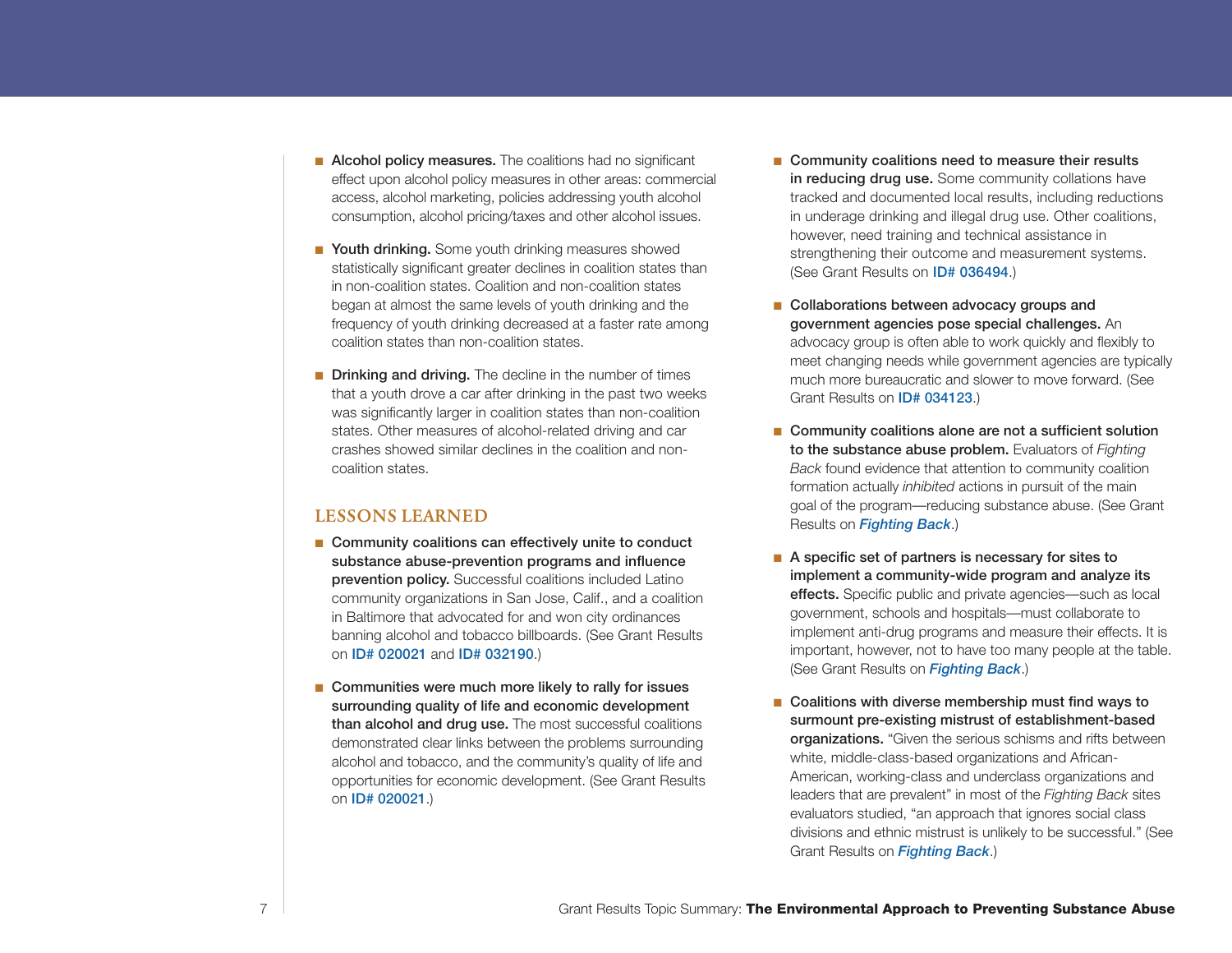- Effective coalitions share certain characteristics. The *Fighting Back* evaluators found that a coalition's ability to respond to a community problem (such as substance abuse) is related to factors such as its financial resources, lead agency, governance and leadership. (See Grant Results on *[Fighting Back](http://www.rwjf.org/reports/npreports/fightingback.htm#LESSONSLEARNED)*.)
- Enlist the support of agencies by offering to help them. *Healthy Nations* projects made inroads with other agencies and community organizations by consistently showing up at their meetings and offering assistance. As a result, *Healthy Nations* easily gained support from that organization when conducting activities. (See Grant Results on *[Healthy Nations](http://www.rwjf.org/reports/npreports/HealthyNations.htm)*.)
- Maximize available resources by coordinating efforts across agencies and disciplines. More linkages among concerned agencies would foster improved collaborations. (See Grant Results on [ID# 030076](http://www.rwjf.org/reports/grr/030076s.htm) and [ID# 039287](http://www.rwjf.org/reports/grr/039287.htm).)
- Ensure that coalitions receive assistance early on to learn about policy change and advocacy work. Some coalition members are more accustomed to working directly "on the ground" rather than at the level of public policy and advocacy. (See Grant Results on [RUDC](http://www.rwjf.org/reports/npreports/rudc.htm).)
- Pick a few policies (three or less, if possible) and focus on getting results in those areas. Coalitions that focused on just a few policies and were disciplined about not getting drawn into every alcohol-related issue showed more results than coalitions that had a long laundry list of hoped-for changes. (See Grant Results on [RUDC](http://www.rwjf.org/reports/npreports/rudc.htm).)
- Involve target audiences—such as youth, parents, minorities—in project strategy and planning. Some coalitions in the *Reducing Underage Drinking through Coalitions* program involved youth but they did not allow them to participate in developing project strategy and planning. As a result, youth often felt like they were being used. (See Grant Results on **[RUDC](http://www.rwjf.org/reports/npreports/rudc.htm)**.)